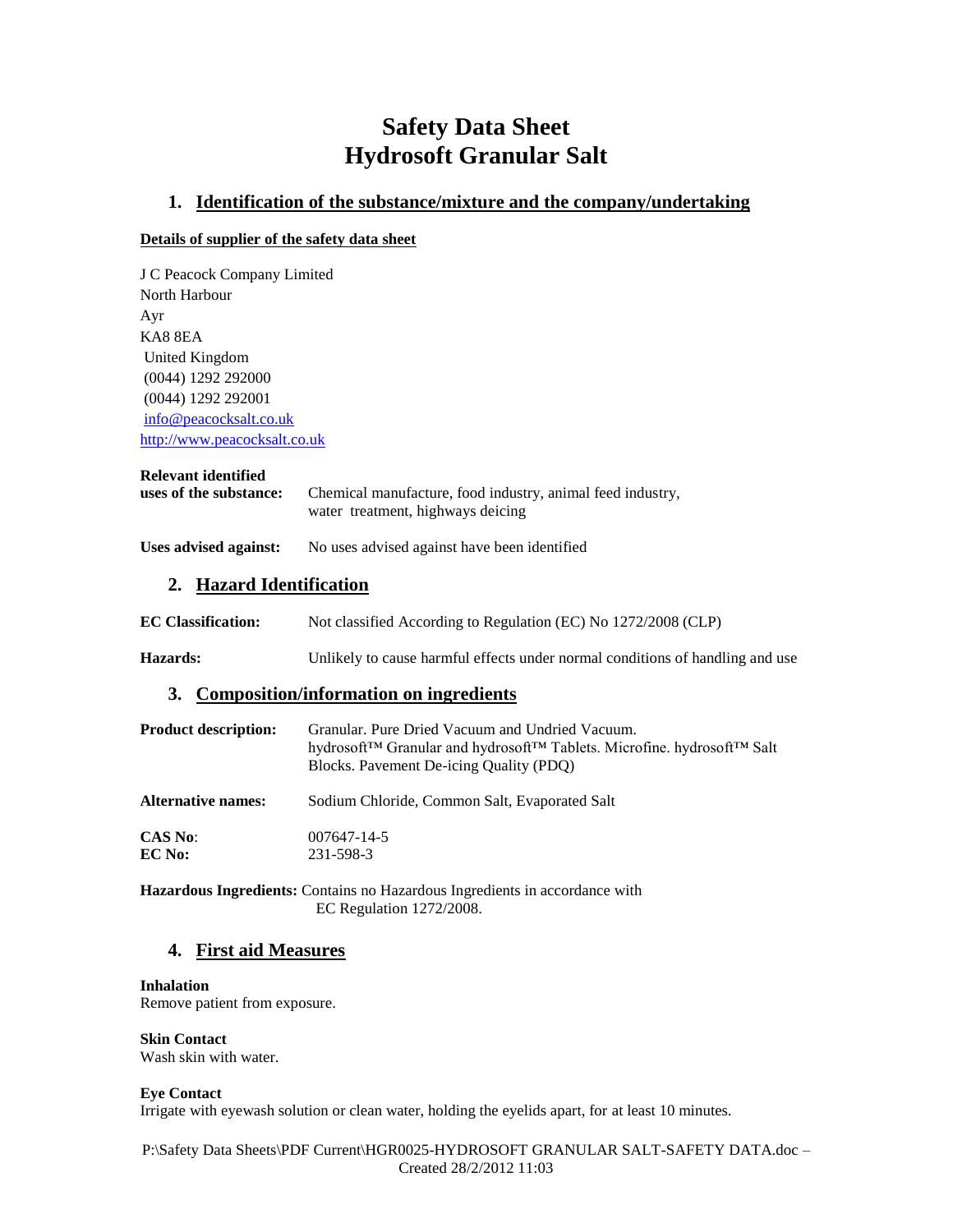If symptoms develop, obtain medical attention.

#### **Ingestion**

Wash out mouth with water and give 200-300 ml (half a pint) of water to drink. Obtain medical attention if ill effects occur.

#### **Further Medical Treatment**

Symptomatic treatment and supportive therapy as indicated.

# **5. Fire fighting measures**

Non-combustible.

**Extinguishing Media:** As appropriate for surrounding materials/equipment.

**Hazardous Decomposition Product(s)**

Fire Fighting Protective Equipment: No special requirements.

# **6. Accidental release measure**

Clear up spillages. Transfer to a container for disposal. Wash the spillage area with water. Spillages or uncontrolled discharges into watercourses must be IMMEDIATELY alerted to the Environment Agency or other appropriate regulatory body.

# **7. Handling and storage**

### **7.1 HANDLING**

Avoid prolonged skin contact. Atmospheric levels should be controlled in compliance with the occupational exposure limit. Keep away from

strong acids and common metals. Static electricity can be generated by pneumatic conveying, therefore pipes should be bonded and earthed,

especially where a spark could prove hazardous.

### **7.2 STORAGE**

Keep container dry. Keep away from strong acids.

### **8. Exposure and controls/personal protection**

Wear suitable protective clothing and eye/face protection. An approved dust mask should be worn if exposure to high levels of material are likely.

### **8.1 Occupational Exposure Limits**

Workplace Exposure Limits (UK HSE EH40) Long Term Exposure Limit (8hr time weighted average)

Total Inhalable Dust: 10 mg/m3

Respirable Dust: 4 mg/m3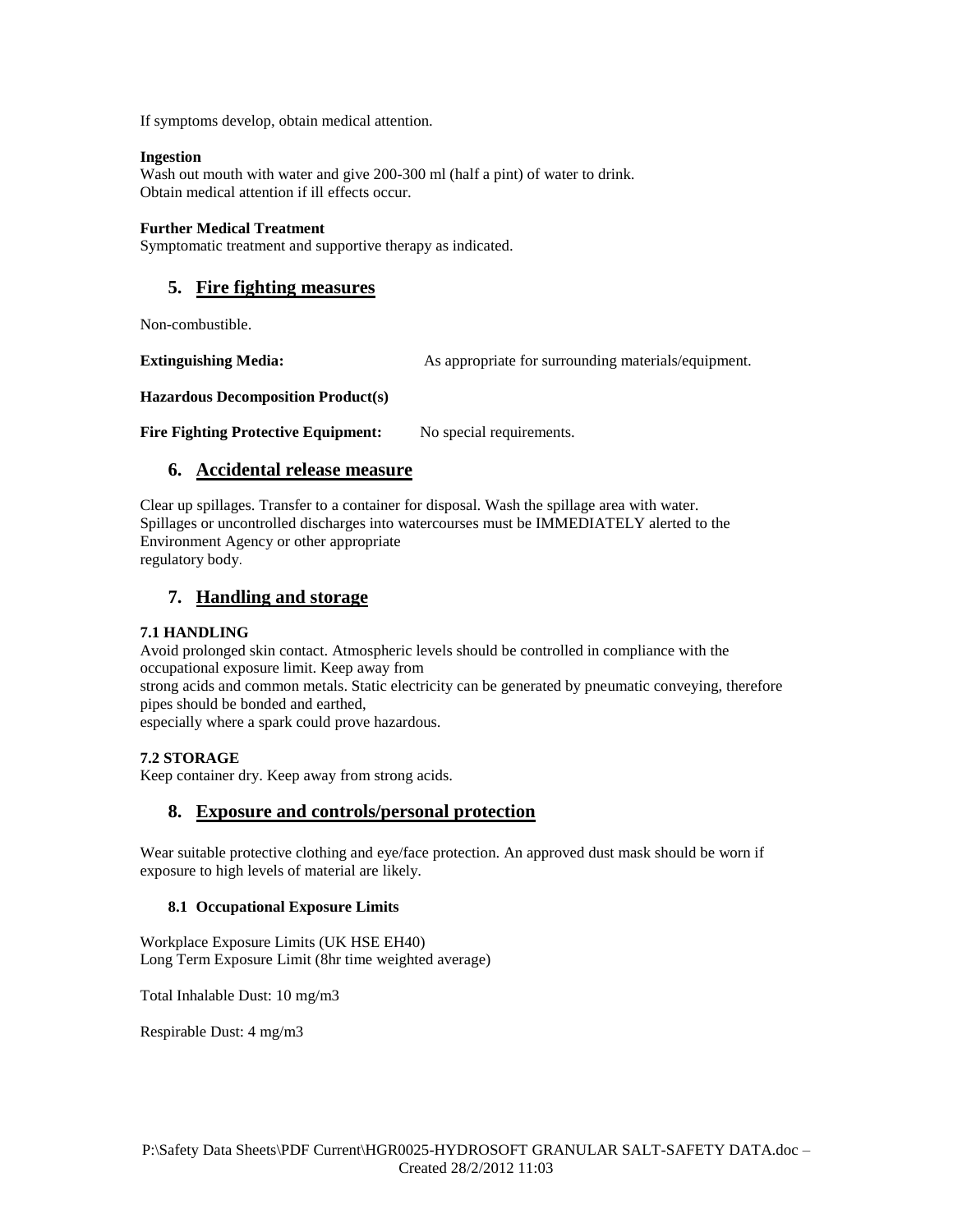# **9. Physical and Chemical Properties**

These properties are the most relevant and no other properties are available.

| Form                                    | crystals                                                                       |
|-----------------------------------------|--------------------------------------------------------------------------------|
| <b>Colour</b>                           | colourless                                                                     |
| <b>Odour</b>                            | odourless                                                                      |
| <b>Boiling Point (Deg C)</b>            | 1413                                                                           |
| <b>Melting Point (Deg C)</b>            | 802                                                                            |
| Density $(g/ml)$                        | up to 2.165 at 20 Deg C                                                        |
| <b>Solubility (Water)</b>               | freely soluble                                                                 |
| <b>Bulk Density <math>(g/ml)</math></b> | 1.2 to 1.5 approximately (except tablets and blocks)                           |
| <b>Additional properties</b>            | Granular grade: rounded crystals 1-3mm in size.                                |
|                                         | Pure Dried Vacuum grade: free running cubic crystals mostly 0.2-0.6mm in size. |
|                                         | Tablets: $24x24x13$ mm                                                         |
|                                         | Blocks: 28x8x9 cm                                                              |

### **10. Stability and reactivity**

| <b>Hazardous Reactions</b> | Reaction with concentrated acid will produce hydrogen chloride.           |
|----------------------------|---------------------------------------------------------------------------|
|                            | Under wet conditions, will corrode many common metals, particularly iron, |
|                            | aluminium and zinc.                                                       |

### **11. Toxicological information**

#### **Inhalation**

High concentrations of dust may be irritant to the respiratory tract.

### **Skin Contact**

Repeated or prolonged contact may result in dryness leading to mild irritation.

#### **Eye Contact**

Dust may cause irritation.

### **Ingestion**

May cause vomiting and diarrhoea. The swallowing of small amounts is unlikely to cause any adverse effects.

### **Long Term Exposure**

Repeated ingestion of excessive amounts may cause disturbance of body electrolyte and fluid balance.

# **12. Ecological information**

#### **Environmental Fate and Distribution**

High tonnage material used in open systems. Solid with low volatility. The product is soluble in water. The product has no potential for bioaccumulation. The product is predicted to have high mobility in soil.

### **Persistence and Degradation**

No data.

# **Toxicity**

Low toxicity to aquatic organisms.

### **Effect on Effluent Treatment**

Adverse effects would not be expected.